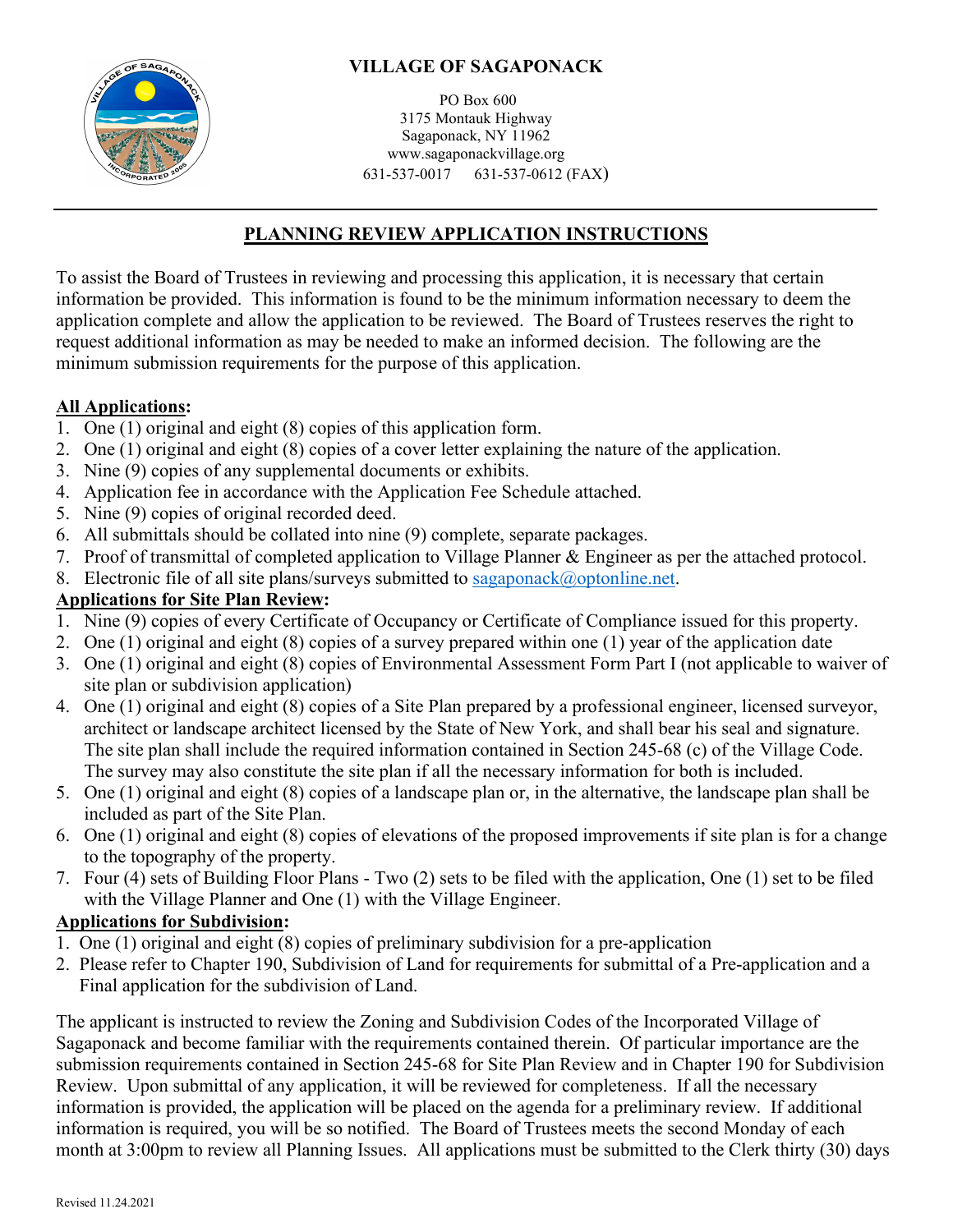prior to the meeting date. The applicant or his/her representative must be present at the regular meeting or the case will not be heard.

#### **VILLAGE OF SAGAPONACK PROTOCAL FOR SUBMISSION OF PLANNING BOARD DOCUMENTS**

- 1. New Applications. A complete application must be delivered to the Village Clerk at least THIRTY (30) DAYS prior to a Planning Board meeting.
- 2. Pending Application. Any documents submitted on a pending application are subject to the following:
	- A. Deadline For All Submissions: No later than Friday at Noon;
	- B. Applicant Submissions: No later than Friday at Noon not less than two (2) full weeks prior to any meeting date;
	- C. Objectant Submissions: No later than Friday at Noon not less than one (1) full week prior to any meeting date;
- 3. Additional Submissions. Additional submission including reply submission to objectant are prohibited.
- 4. Notice to Other Party. Any submission by either an applicant or objectant shall be served upon the other party and an affidavit of compliance shall accompany any submission.
- 5. Consultants. Any submission shall be previously delivered in paper form by Federal Express (or equivalent) but not by personal delivery to the Village Engineer, L.K. McLean Associates, P.C. Attn: Matthew C. Jedlicka, 437 South Country Road, Brookhaven, New York 11719 and Village Planning Consultant, Richard E. Warren AICP, at Inter-Science Research Associates, 36 Nugent Street, Southampton, NY 11968.
- 6. Extension of Time. The Board and as circumstances require the Board's consultants may extend the review time periods afforded the Board and/or the consultants.

Adopted: January 12, 2015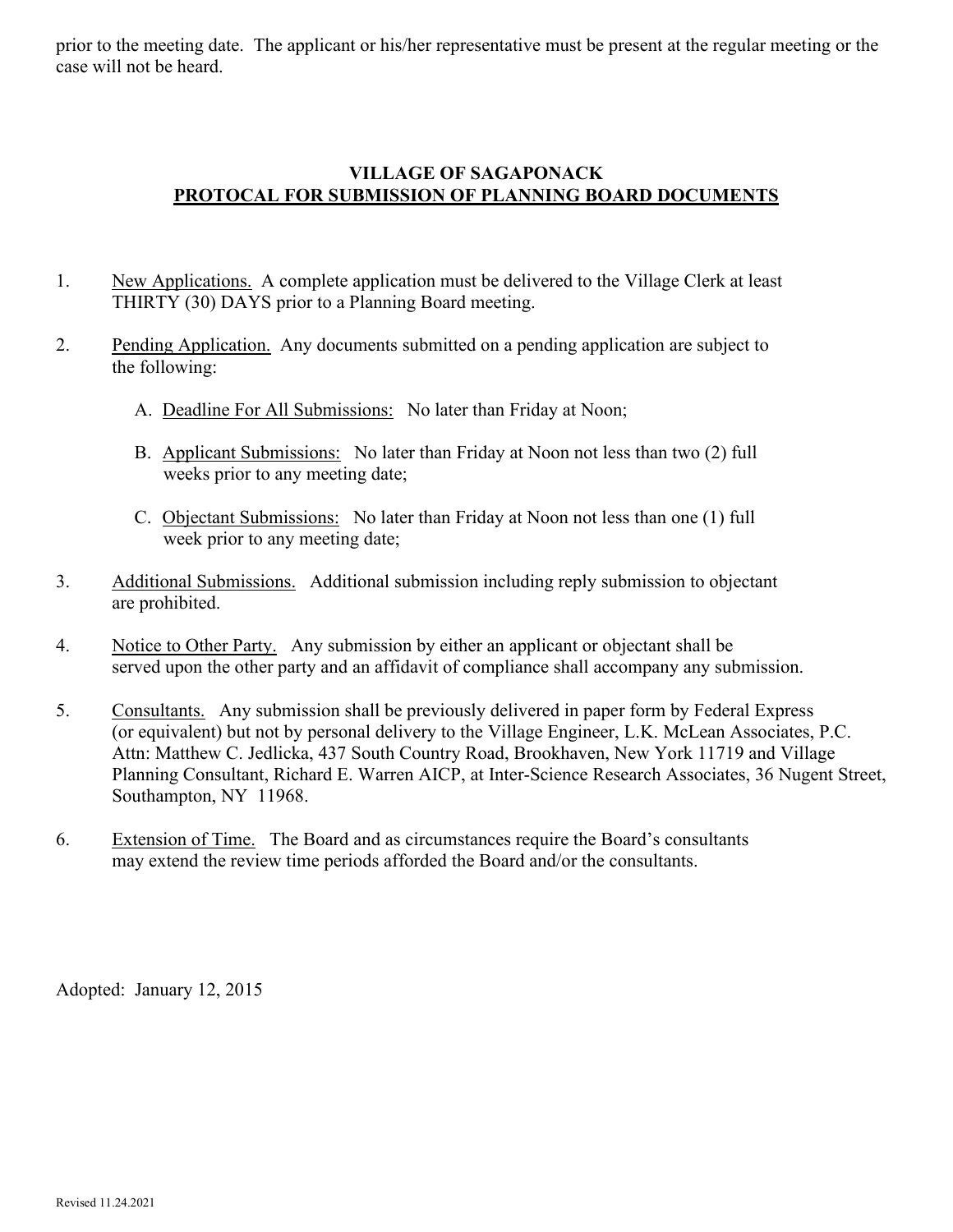### **Planning Application Fee Schedule:**

| <b>Planning Review</b>                         |                                                 |
|------------------------------------------------|-------------------------------------------------|
| a. Subdivision                                 |                                                 |
|                                                |                                                 |
| i. pre-application                             |                                                 |
|                                                | \$2500.00 plus \$500.00 per lot                 |
| ii. preliminary application                    |                                                 |
|                                                | \$800.00 per lot but not less then \$4000.00    |
| iii. final application                         | \$800.00 per lot but not less then \$5000.00    |
| iv. engineering inspection                     | \$500.00 per inspection                         |
| v. consultant review fees                      | Total fees of consultants will be reimbursed by |
|                                                | applicant                                       |
| b. Lot Line Modification                       | \$1000.00 plus \$300.00 per lot                 |
| c. Modification of Subdivision or any Re-      |                                                 |
| subdivision                                    |                                                 |
|                                                | \$1000.00 plus \$300.00 per lot                 |
| d. Special Exception                           | \$2000.00                                       |
|                                                |                                                 |
| 2. Planning Board Site Plan Review             |                                                 |
| a. Waiver of site plan                         | \$500.00                                        |
| b. Site plan application                       | \$1000.00                                       |
| c. Site plan review fee                        | All actual costs incurred on account the        |
|                                                | engagement of the services of the Village       |
|                                                | Engineer incident to a review of any site plan  |
| d. Engineering review fee                      | All actual costs incurred on account the        |
|                                                | engagement of the services of the Village       |
|                                                | Engineer incident to a review of any site plan  |
|                                                |                                                 |
| e. Modification of amendment of site plan      | \$500.00                                        |
| Any public notice published on behalf of<br>3. |                                                 |
| an application by the Village                  | \$125.00                                        |

**Any cost incurred by the Village of Sagaponack for hiring of an outside professional including**  but not limited to a consultant, engineer or planner in the review of an application will be billed **to the applicant. A separate refundable deposit for consultant fees will be required in the amount of \$1500.00 for Site Plan Review and \$2500.00 for Subdivision Review.**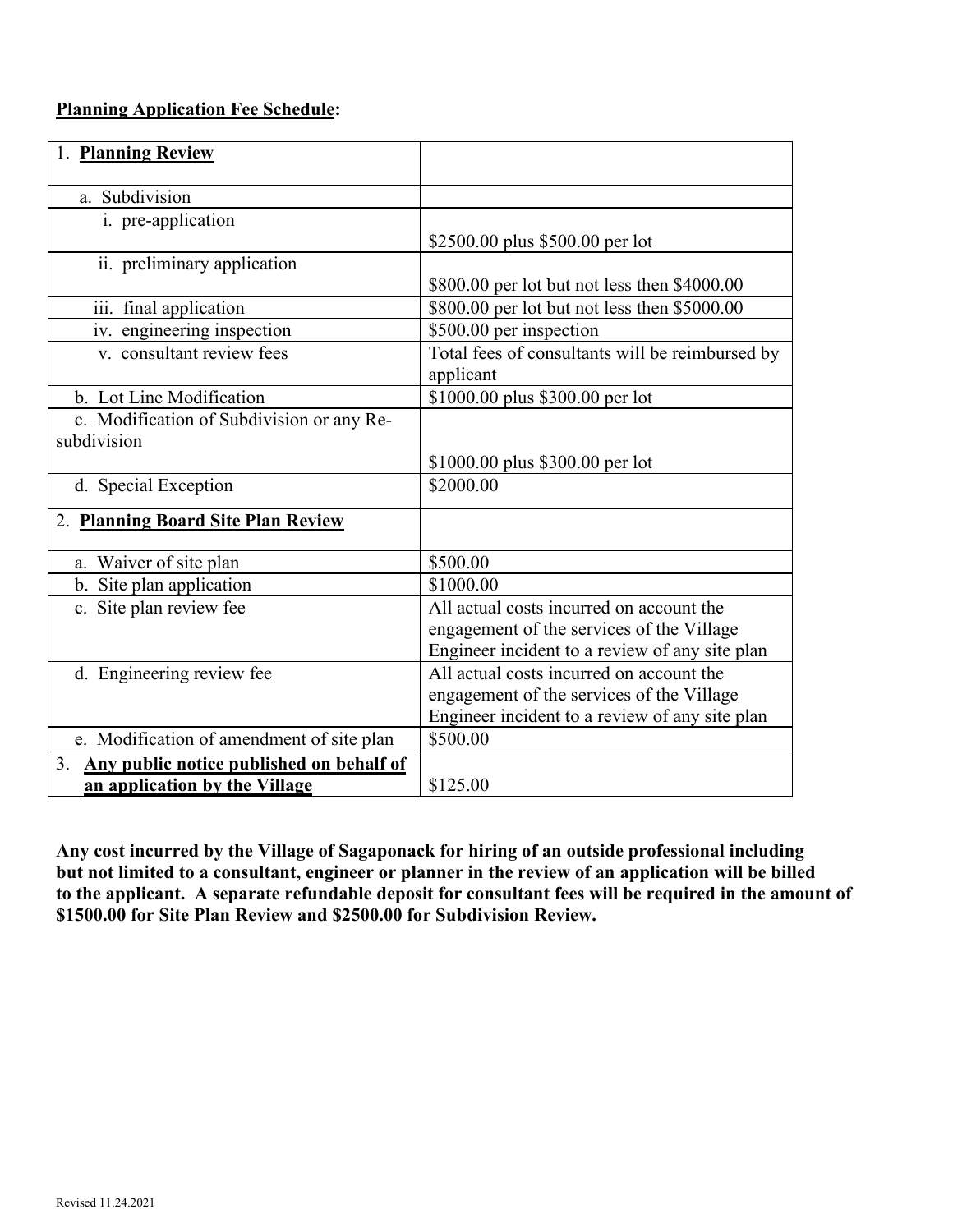PO Box 600 3175 Montauk Highway Sagaponack, NY 11962 www.sagaponackvillage.org 631-537-0017 631-537-0612 (FAX)

Application # \_\_\_\_\_\_\_\_\_\_\_\_\_\_\_\_\_\_\_ Date Received: \_\_\_\_\_\_\_\_\_\_\_\_\_\_\_\_\_

### **APPLICATION FOR PLANNING REVIEW**

|    | Date:                                                                                                                                                                                                                                                                                                                                                                                                                        |
|----|------------------------------------------------------------------------------------------------------------------------------------------------------------------------------------------------------------------------------------------------------------------------------------------------------------------------------------------------------------------------------------------------------------------------------|
|    | Application is hereby made for a:                                                                                                                                                                                                                                                                                                                                                                                            |
|    | $( )$ Site Plan<br>$($ ) Project involves lot of 5 acres or more<br>) Subdivision<br>$($ ) Project is located within 400 feet of a body of water<br>( ) Pre Application<br>Preliminary Application<br>) Project will change the topography of the property<br>( ) Final Application<br>Other<br>Modification of Subdivision<br>) Special Exception Review<br>) Waiver of Site Plan<br>) Other<br>) Modification of Site Plan |
|    | 1. Name of Owner of Premises:                                                                                                                                                                                                                                                                                                                                                                                                |
|    | Owner's Address:                                                                                                                                                                                                                                                                                                                                                                                                             |
|    |                                                                                                                                                                                                                                                                                                                                                                                                                              |
|    | Note: If this application is being made by someone other than the owner, the owner must sign the Owner's Authorization at the end of this form.                                                                                                                                                                                                                                                                              |
| 2. | Name of Agent (if applicable): <u>contained</u> and a set of a political contained a set of a political contained and a set of a political contained and a set of a political contained and a set of a political contained and a se                                                                                                                                                                                          |
|    |                                                                                                                                                                                                                                                                                                                                                                                                                              |
|    |                                                                                                                                                                                                                                                                                                                                                                                                                              |
|    | 3. Name of Attorney for applicant:                                                                                                                                                                                                                                                                                                                                                                                           |
|    |                                                                                                                                                                                                                                                                                                                                                                                                                              |
|    |                                                                                                                                                                                                                                                                                                                                                                                                                              |
|    | 4. Name of Surveyor or Engineer:                                                                                                                                                                                                                                                                                                                                                                                             |
|    |                                                                                                                                                                                                                                                                                                                                                                                                                              |
|    |                                                                                                                                                                                                                                                                                                                                                                                                                              |
|    | 5. Existing Site Information:                                                                                                                                                                                                                                                                                                                                                                                                |
|    | A. Project Title:                                                                                                                                                                                                                                                                                                                                                                                                            |
|    | B. Project Address:                                                                                                                                                                                                                                                                                                                                                                                                          |
|    |                                                                                                                                                                                                                                                                                                                                                                                                                              |
|    |                                                                                                                                                                                                                                                                                                                                                                                                                              |
|    | F. Present Use of Property:                                                                                                                                                                                                                                                                                                                                                                                                  |
|    | G. Size of Present Structures:                                                                                                                                                                                                                                                                                                                                                                                               |
|    |                                                                                                                                                                                                                                                                                                                                                                                                                              |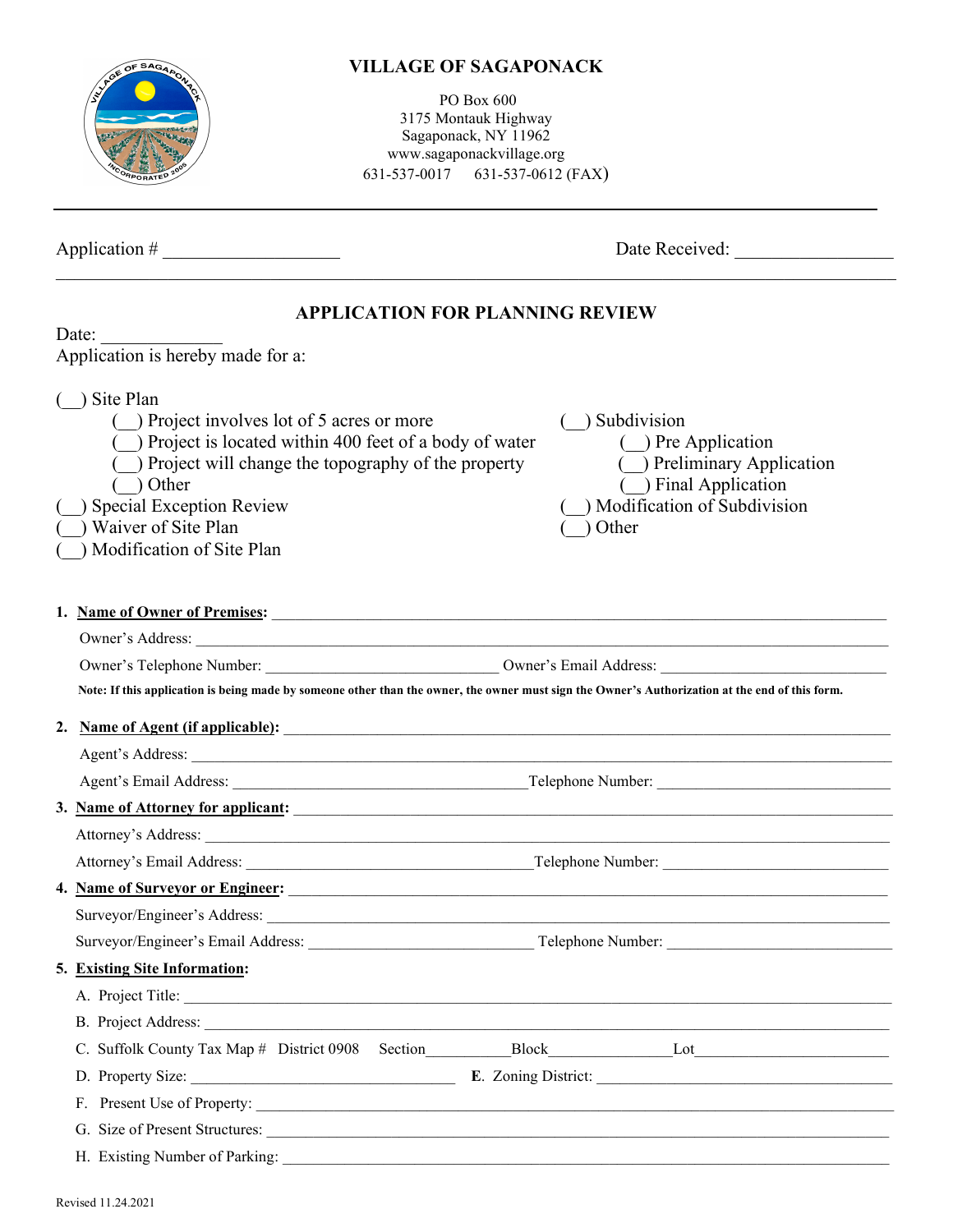#### **6. Proposed Project Information**

A. Description of project for which this Planning Board Application is being made:

| S <sub>1</sub> ze:<br>Proposed Building |  |
|-----------------------------------------|--|
|-----------------------------------------|--|

C. Total Building Size (Existing & Proposed):

- D. Number of Uses or Tenants:
- E. Proposed  $Uses(s)$ :
- F. Number of Parking Spaces Proposed:
- G. Easements or other restrictions on property
- H. Encumbrances on Property:
- I. Number of Proposed Subdivided Lots:

#### 7. **Subdivision Only**

A. Other properties within 1000feet of subdivision held in the name of the applicant in which owners or stockholders in proposed subdivision have an interest (attached separate sheet if necessary)

 $\mathcal{L}_\mathcal{L} = \mathcal{L}_\mathcal{L} = \mathcal{L}_\mathcal{L} = \mathcal{L}_\mathcal{L} = \mathcal{L}_\mathcal{L} = \mathcal{L}_\mathcal{L} = \mathcal{L}_\mathcal{L} = \mathcal{L}_\mathcal{L} = \mathcal{L}_\mathcal{L} = \mathcal{L}_\mathcal{L} = \mathcal{L}_\mathcal{L} = \mathcal{L}_\mathcal{L} = \mathcal{L}_\mathcal{L} = \mathcal{L}_\mathcal{L} = \mathcal{L}_\mathcal{L} = \mathcal{L}_\mathcal{L} = \mathcal{L}_\mathcal{L}$  $\mathcal{L}_\text{max}$  , and the set of the set of the set of the set of the set of the set of the set of the set of the set of the set of the set of the set of the set of the set of the set of the set of the set of the set of the

 $\frac{1}{2}$  ,  $\frac{1}{2}$  ,  $\frac{1}{2}$  ,  $\frac{1}{2}$  ,  $\frac{1}{2}$  ,  $\frac{1}{2}$  ,  $\frac{1}{2}$  ,  $\frac{1}{2}$  ,  $\frac{1}{2}$  ,  $\frac{1}{2}$  ,  $\frac{1}{2}$  ,  $\frac{1}{2}$  ,  $\frac{1}{2}$  ,  $\frac{1}{2}$  ,  $\frac{1}{2}$  ,  $\frac{1}{2}$  ,  $\frac{1}{2}$  ,  $\frac{1}{2}$  ,  $\frac{1$  $\frac{1}{2}$  ,  $\frac{1}{2}$  ,  $\frac{1}{2}$  ,  $\frac{1}{2}$  ,  $\frac{1}{2}$  ,  $\frac{1}{2}$  ,  $\frac{1}{2}$  ,  $\frac{1}{2}$  ,  $\frac{1}{2}$  ,  $\frac{1}{2}$  ,  $\frac{1}{2}$  ,  $\frac{1}{2}$  ,  $\frac{1}{2}$  ,  $\frac{1}{2}$  ,  $\frac{1}{2}$  ,  $\frac{1}{2}$  ,  $\frac{1}{2}$  ,  $\frac{1}{2}$  ,  $\frac{1$  $\mathcal{L}_\text{max}$  and the state of the state of the state of the state of the state of the state of the state of the state of the state of the state of the state of the state of the state of the state of the state of the stat  $\mathcal{L}_\text{max}$  and  $\mathcal{L}_\text{max}$  and  $\mathcal{L}_\text{max}$  and  $\mathcal{L}_\text{max}$  and  $\mathcal{L}_\text{max}$  and  $\mathcal{L}_\text{max}$  and  $\mathcal{L}_\text{max}$  $\mathcal{L}_\text{max}$  , and the set of the set of the set of the set of the set of the set of the set of the set of the set of the set of the set of the set of the set of the set of the set of the set of the set of the set of the

 B. Would the requested subdivision result in parcels (whether or not presently improved) which would comply with the Zoning Code without a variance?

 $\mathcal{L}_\mathcal{L} = \mathcal{L}_\mathcal{L} = \mathcal{L}_\mathcal{L} = \mathcal{L}_\mathcal{L} = \mathcal{L}_\mathcal{L} = \mathcal{L}_\mathcal{L} = \mathcal{L}_\mathcal{L} = \mathcal{L}_\mathcal{L} = \mathcal{L}_\mathcal{L} = \mathcal{L}_\mathcal{L} = \mathcal{L}_\mathcal{L} = \mathcal{L}_\mathcal{L} = \mathcal{L}_\mathcal{L} = \mathcal{L}_\mathcal{L} = \mathcal{L}_\mathcal{L} = \mathcal{L}_\mathcal{L} = \mathcal{L}_\mathcal{L}$ 

- C. If the answer to B is no, has application been made to the Zoning Board of Appeals for a variance?
- D. If the answer to C is yes, please attach a copy of the application for the variance and a copy of the Zoning Board of Appeals Decision.
- E. Does applicant, (directly or indirectly, including but not limited to any stockholder of applicant, if a corporation) or any Predecessor in title since March 6, 1970, own adjacent property?

 $\mathcal{L}_\mathcal{L} = \{ \mathcal{L}_\mathcal{L} = \{ \mathcal{L}_\mathcal{L} = \{ \mathcal{L}_\mathcal{L} = \{ \mathcal{L}_\mathcal{L} = \{ \mathcal{L}_\mathcal{L} = \{ \mathcal{L}_\mathcal{L} = \{ \mathcal{L}_\mathcal{L} = \{ \mathcal{L}_\mathcal{L} = \{ \mathcal{L}_\mathcal{L} = \{ \mathcal{L}_\mathcal{L} = \{ \mathcal{L}_\mathcal{L} = \{ \mathcal{L}_\mathcal{L} = \{ \mathcal{L}_\mathcal{L} = \{ \mathcal{L}_\mathcal{$ 

 $\overline{\phantom{a}}$  , and the contract of the contract of the contract of the contract of the contract of the contract of the contract of the contract of the contract of the contract of the contract of the contract of the contrac

 $\overline{\phantom{a}}$  , and the contract of the contract of the contract of the contract of the contract of the contract of the contract of the contract of the contract of the contract of the contract of the contract of the contrac

 F. If the answer to E. is yes, when did the parcel, which is the subject of this application, first come into separate ownership and was the subdivision, resulting in such separate ownership, approved by the Planning Board and when?

Sworn to before me this day of  $\qquad \qquad , 20$ 

\_\_\_\_\_\_\_\_\_\_\_\_\_\_\_\_\_\_\_\_\_\_\_\_\_\_\_\_\_\_\_\_\_\_\_\_\_\_\_\_\_\_\_ **Signature of Owner**

**Notary Public** 

Sworn to before me this day of  $\qquad \qquad , 20$ 

**\_\_\_\_\_\_\_\_\_\_\_\_\_\_\_\_\_\_\_\_\_\_\_\_\_\_\_\_\_\_\_\_\_\_\_\_\_\_\_\_\_\_\_ Signature of Owner**

**Notary Public If owner is a Corporation, indicate name of corporation and officer's title** 

Name of Corporation

Title of Officer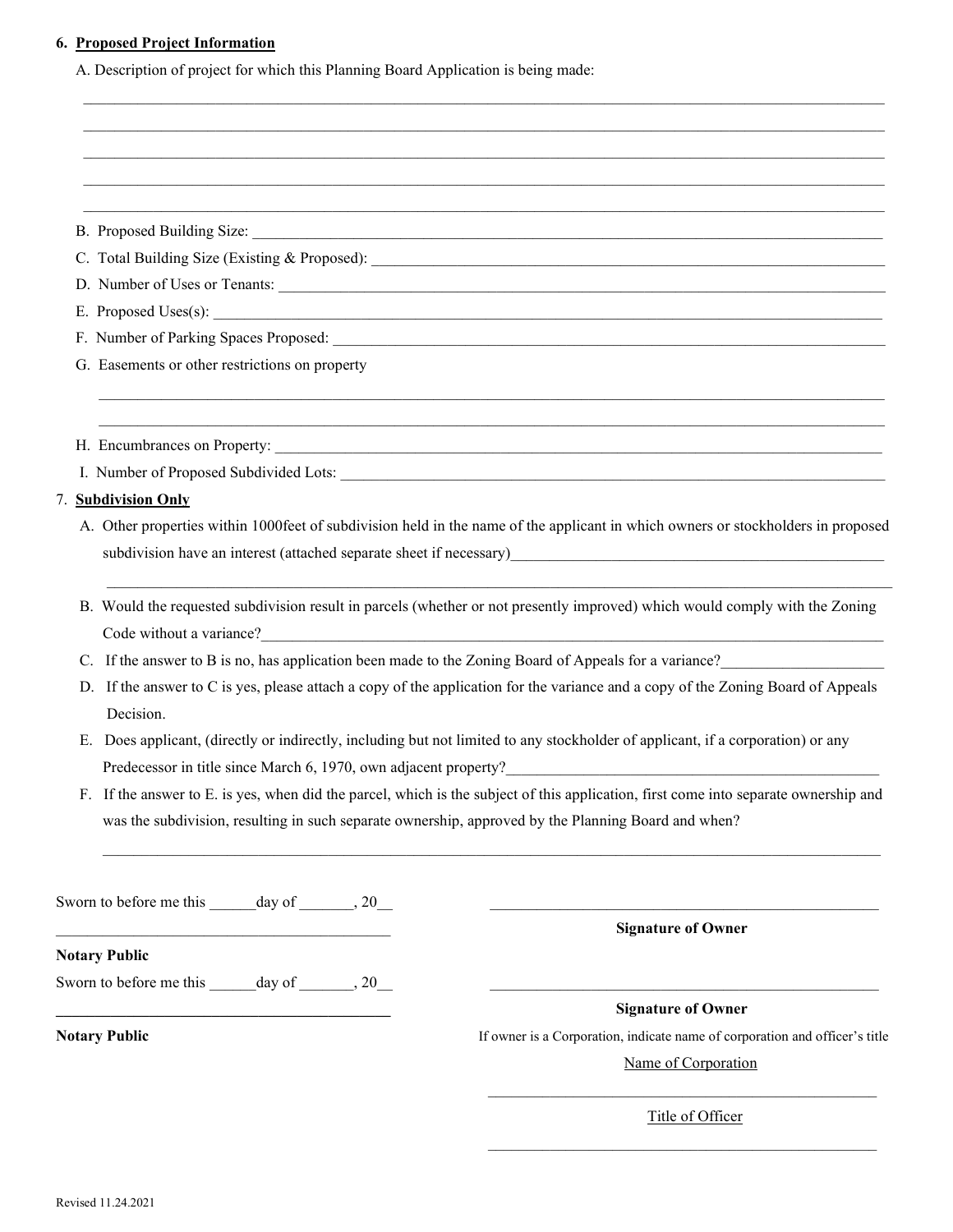#### **CERTIFICATION**

states as follows:

|     | (insert name)                                                                                                                         |
|-----|---------------------------------------------------------------------------------------------------------------------------------------|
| (1) | I am interested in an application for a permit now pending before the Village of Sagaponack                                           |
|     | Board of Trustees.                                                                                                                    |
| (2) | I reside at:<br><u> 1989 - Johann John Barn, mars ar yn y breninnas y breninnas y breninn ar y breninn ar y breninn ar y breninn </u> |
| (3) | The nature of my interest in the aforesaid application is as follows:                                                                 |
| (4) | If applicant or owner is a corporation, list officers:                                                                                |
|     | President:                                                                                                                            |
|     |                                                                                                                                       |
|     | Secretary:                                                                                                                            |
|     | Treasurer:                                                                                                                            |
| (5) | Do any of the following individuals have an interest, as defined below, in the owner or applicant:                                    |
|     | Any New York State officer, or<br>(A)                                                                                                 |
|     | Any officer or employee of the Village of Sagaponack, Southampton Town or Suffolk County.<br>(B)                                      |
|     | An officer or employee shall be deemed to have an interest in the owner or applicant when a relative is                               |
|     | either a spouse, brother, sister, parents, children, grandchildren or the spouse of any of them:                                      |
|     | Is the applicant or owner, or<br>(1)                                                                                                  |
|     |                                                                                                                                       |

- (2) Is an officer, director, partner or employee of the applicant or owner, or
- (3) Legally or beneficially owns or controls stock of a corporate applicant or owner, or
- (4) Is a party to an agreement with such and applicant or owner, express or implied, whereby he (she) may receive any payment or other benefit, whether or not for services rendered dependent or contingent upon the favorable approval of such application.

If the answer to any of the questions in Section 5 above is yes, then state the name, address, and nature and extent of the interest of such individual.

(Name) (Address)

(Extent of Interest)

**A person who knowingly and intentionally fails to make such disclosure shall be guilty of a misdemeanor as provided for in General Municipal Law, Section 809**

 $\_$  , and the set of the set of the set of the set of the set of the set of the set of the set of the set of the set of the set of the set of the set of the set of the set of the set of the set of the set of the set of th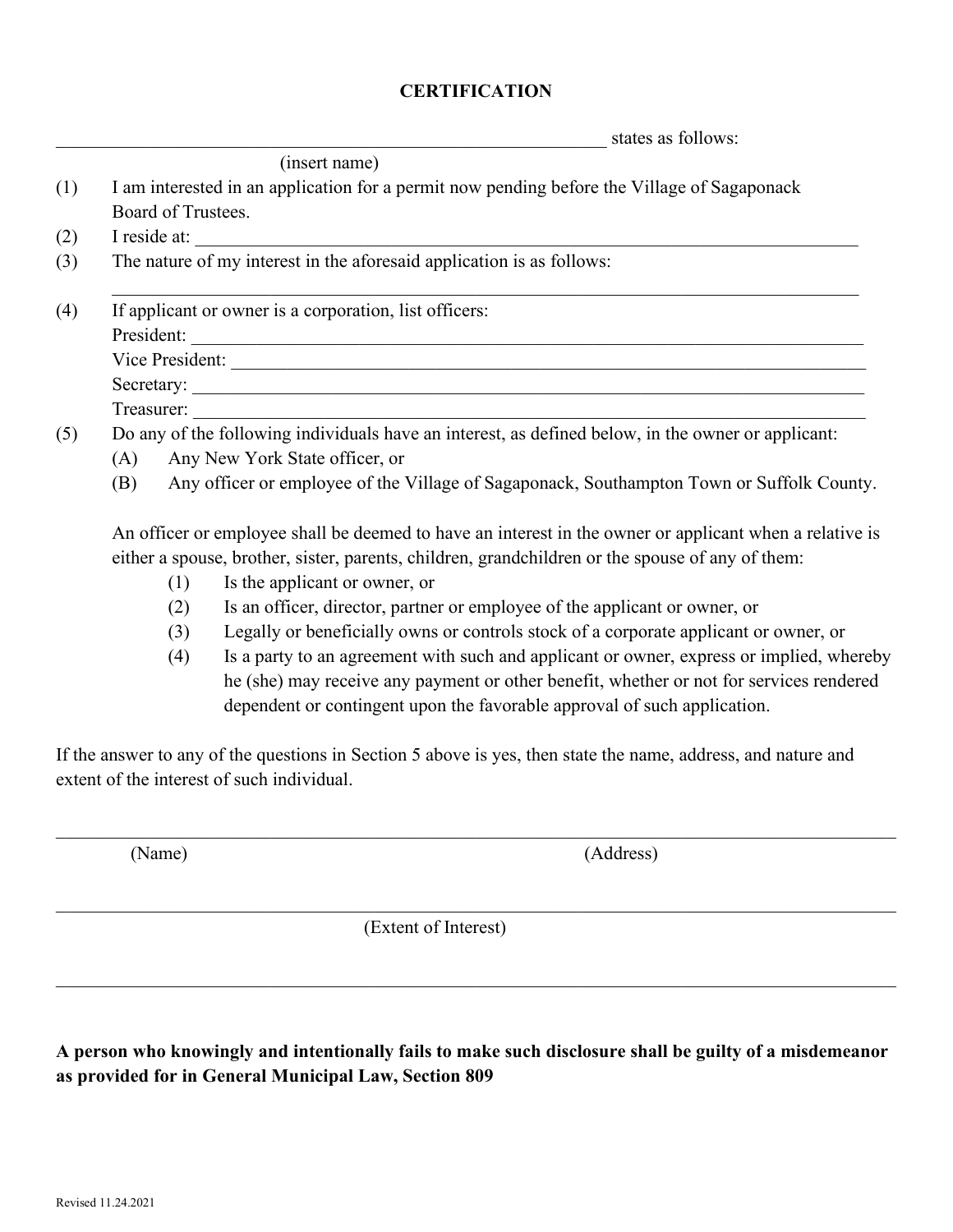

PO Box 600 3175 Montauk Highway Sagaponack, NY 11962 www.sagaponackvillage.org 631-537-0017 631-537-0612 (FAX)

### **AUTHORIZATION AND CONSENT PLANNING REVIEW**

|                  | <b>STATE OF NEW YORK</b><br>SS.                   |                                                                                                                                                                                                                                |
|------------------|---------------------------------------------------|--------------------------------------------------------------------------------------------------------------------------------------------------------------------------------------------------------------------------------|
| <b>COUNTY OF</b> |                                                   |                                                                                                                                                                                                                                |
|                  |                                                   | Being duly sworn depose and say:                                                                                                                                                                                               |
| $1$ .            | The undersigned are the sole owner(s) of premises |                                                                                                                                                                                                                                |
|                  |                                                   | $\mathbf{a}$ $\qquad \qquad$                                                                                                                                                                                                   |
| 2.               |                                                   | The undersigned are the applicant(s) for an application before the Board of Trustees for Planning Review.                                                                                                                      |
| $3$ .            |                                                   | The undersigned consent to entry and inspection of the above premises as needed by the Village                                                                                                                                 |
|                  |                                                   | Engineer, Village Planner, Building Inspector and the Board of Trustees.                                                                                                                                                       |
| $4$ .            |                                                   |                                                                                                                                                                                                                                |
|                  |                                                   | information is experience of the state of the state of the state of the state of the state of the state of the state of the state of the state of the state of the state of the state of the state of the state of the state o |
|                  |                                                   | to appear on our behalf before the officials and                                                                                                                                                                               |
|                  | agencies of the Village of Sagaponack.            |                                                                                                                                                                                                                                |
|                  |                                                   |                                                                                                                                                                                                                                |
|                  | Sworn to before this                              |                                                                                                                                                                                                                                |
|                  |                                                   | Print Name                                                                                                                                                                                                                     |
|                  | Notary Public                                     | Signature                                                                                                                                                                                                                      |
|                  | Sworn to before this                              | Print Name                                                                                                                                                                                                                     |
|                  |                                                   |                                                                                                                                                                                                                                |
|                  | Notary Public                                     | Signature                                                                                                                                                                                                                      |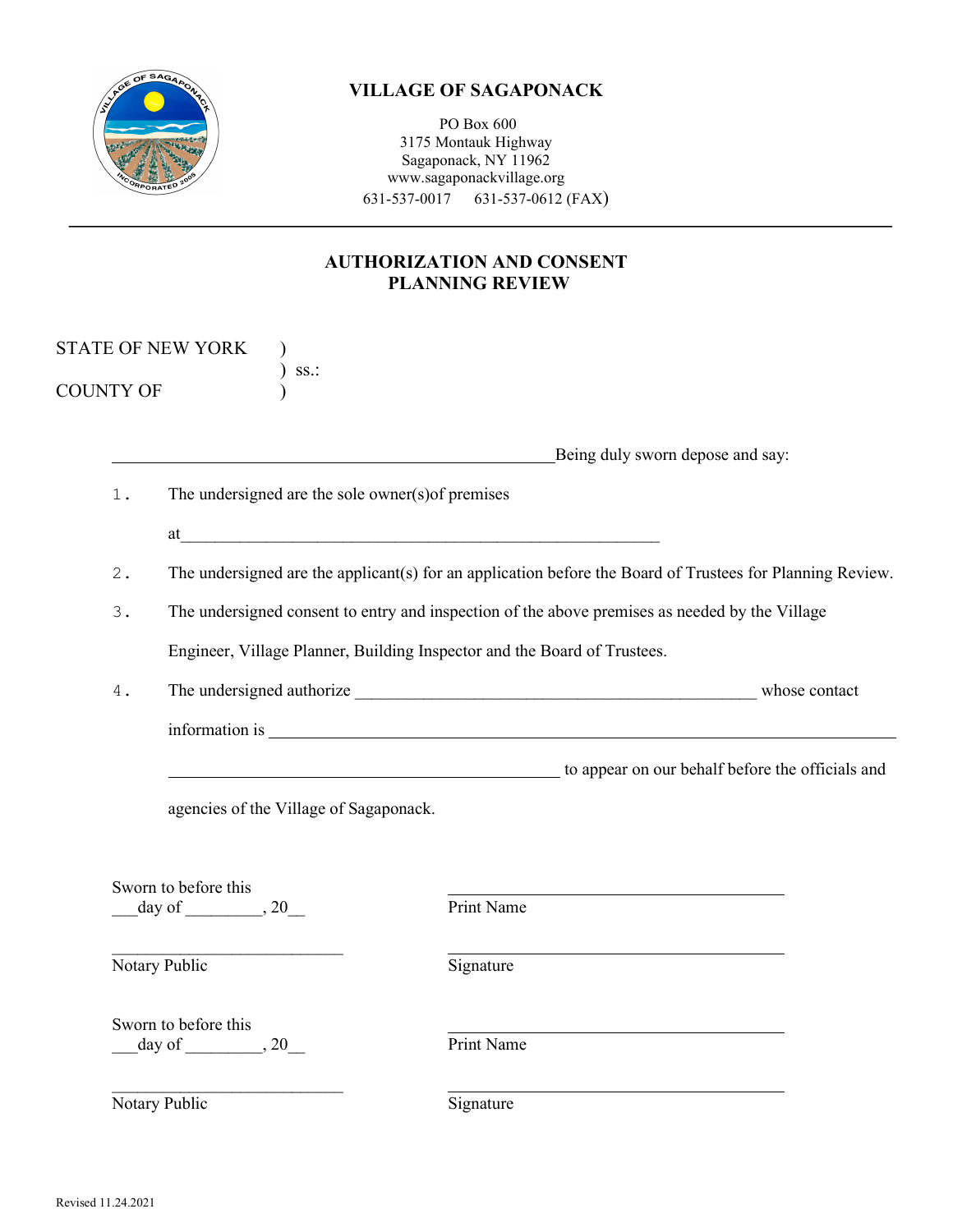

PO Box 600 3175 Montauk Highway Sagaponack, NY 11962 www.sagaponackvillage.org 631-537-0017 631-537-0612 (FAX)

| VILLAGE OF SAGAPONACK |  |
|-----------------------|--|
| <b>PLANNING BOARD</b> |  |

In the Matter of the Site Plan Application of:

|                                       | For a Site Plan/Subdivision Public Hearing as per | <b>AFFIDAVIT OF POSTING</b>                                                                                                      |
|---------------------------------------|---------------------------------------------------|----------------------------------------------------------------------------------------------------------------------------------|
| the Village of Sagaponack Zoning Code |                                                   |                                                                                                                                  |
|                                       |                                                   |                                                                                                                                  |
|                                       |                                                   |                                                                                                                                  |
|                                       |                                                   |                                                                                                                                  |
| <b>STATE OF NEW YORK</b>              |                                                   |                                                                                                                                  |
|                                       | $)$ ss:                                           |                                                                                                                                  |
| <b>COUNTY OF SUFFOLK</b>              |                                                   |                                                                                                                                  |
|                                       |                                                   |                                                                                                                                  |
| 1.                                    |                                                   |                                                                                                                                  |
| 2.                                    | I am the agent for the applicant.                 |                                                                                                                                  |
| 3.                                    |                                                   | Pursuant to the provisions of Section 190-10 A (2) of the Village of Sagaponack Subdivision of Land Code,                        |
|                                       |                                                   | deponent did so cause to be posted a sign which complies with the requirements of the applicable section of the aforesaid Zoning |
|                                       |                                                   | Code which was supplied to me by the Village of Sagaponack to be prominently displayed on the subject property in the required   |

manner, giving notice to the public of the pending application, the date, time and place of the public hearing. The said sign has been continuously displayed on the property for a period of ten (10) days immediately preceding the public hearing date.

4. I make this affidavit knowing that it shall be relied upon by the appropriate officials as proof of compliance with the requirements of the Village of Sagaponack Subdivision of Land Code.

Sworn to before me this  $\qquad \qquad \text{day of} \qquad \qquad .$ 

\_\_\_\_\_\_\_\_\_\_\_\_\_\_\_\_\_\_\_\_\_\_\_\_\_\_\_\_\_\_\_\_\_\_

Signature of Deponent

 $\_$  . The contribution of the contribution of  $\mathcal{L}_\mathcal{A}$ 

Notary Public